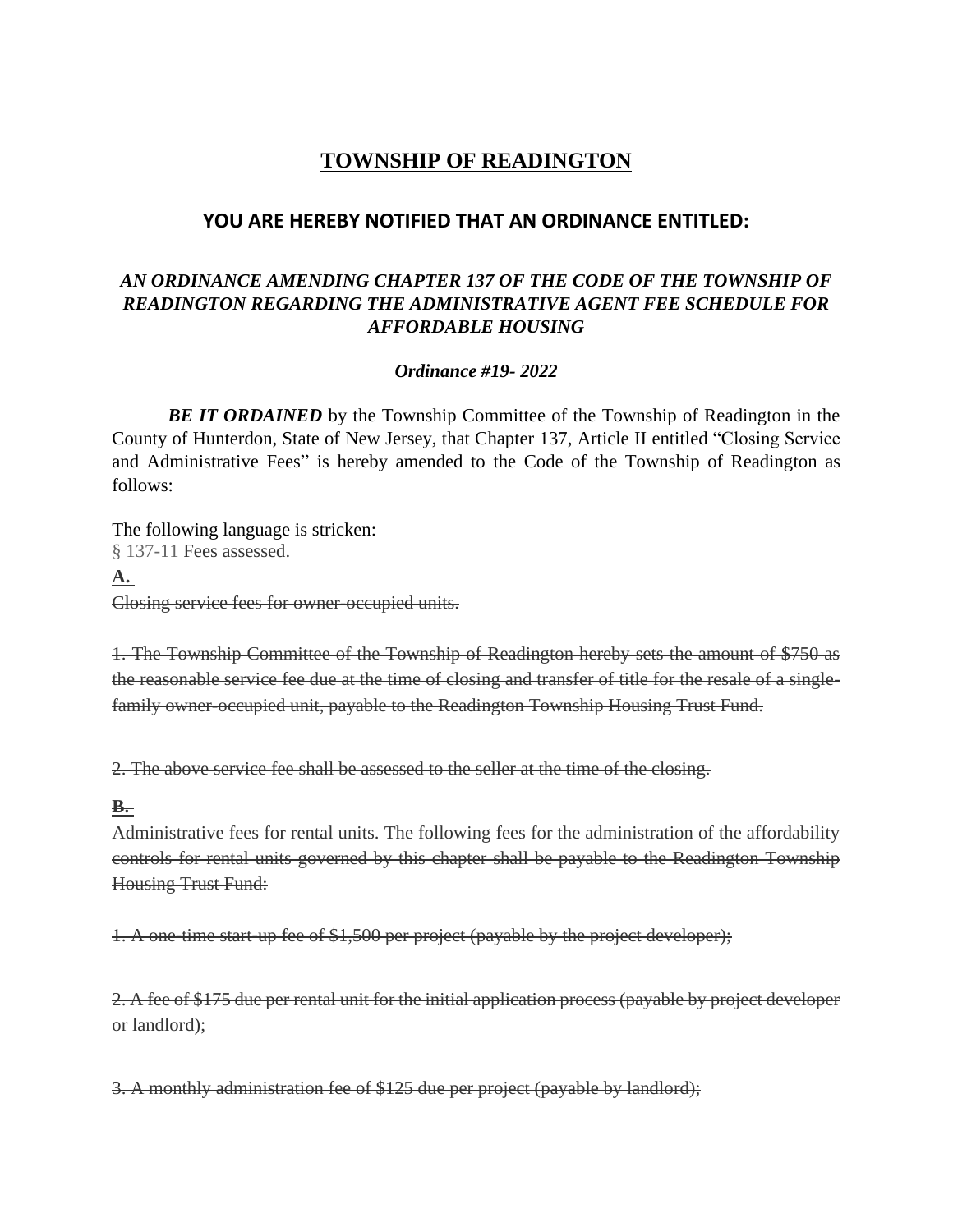4. An administrative fee of \$250 for re-rental (payable at lease turnover from the landlord).

| Category                     | 2022                 | 2023               | 2024                 | 2025               |
|------------------------------|----------------------|--------------------|----------------------|--------------------|
|                              |                      |                    |                      |                    |
| <b>Closing Fee for</b>       |                      |                    |                      |                    |
| <b>Sale Units</b>            |                      |                    |                      |                    |
| <b>Transfer of Title</b>     |                      |                    |                      |                    |
|                              | \$750/unit           | \$950/unit         | $$1,000$ /unit       | \$1,100/unit       |
|                              |                      |                    |                      |                    |
| <b>Administrative</b>        |                      |                    |                      |                    |
| <b>Fees for Rental</b>       |                      |                    |                      |                    |
| <b>Units</b>                 |                      |                    |                      |                    |
| Start up                     | $$1,500$ /project    | \$300/unit         | \$400/unit           | \$500/ <i>unit</i> |
| <b>Initial</b>               |                      |                    |                      |                    |
| <b>Application/Rental</b>    | \$175/unit           | N/A                | N/A                  | N/A                |
| <b>Monthly</b>               |                      |                    |                      |                    |
| <i><b>Administrative</b></i> | $$125/mol$ , project | \$125/mo./project  | $$125/mol$ , project | \$150/mo./project  |
| <b>Fee/Project</b>           |                      |                    |                      |                    |
| Re-rental                    | \$250/unit           | \$300/ <i>unit</i> | \$400/unit           | \$500/unit         |

The following language is added: (*bold italics*)

*SECTION 6. Repealer.* All ordinances or parts of ordinances inconsistent with this ordinance are hereby repealed to the extent of such inconsistency.

*SECTION 7. Severability.* If the provision of any article, section, subsection, paragraph, subdivision or clause of this ordinance shall be adjudged by a court of competent jurisdiction to be invalid, such order or judgment shall not affect, impair or invalidate the remainder or any such article, section, subsection, paragraph, subdivision or clause and, to this end, the provisions of this ordinance are hereby declared to be severable.

*SECTION 8. Renumbering.* The sections, subsection and provisions of this Ordinance may be renumbered as necessary or practical for codification purposes.

*SECTION 9. Effective date.* This Ordinance is subject to final passage and publication according to law.